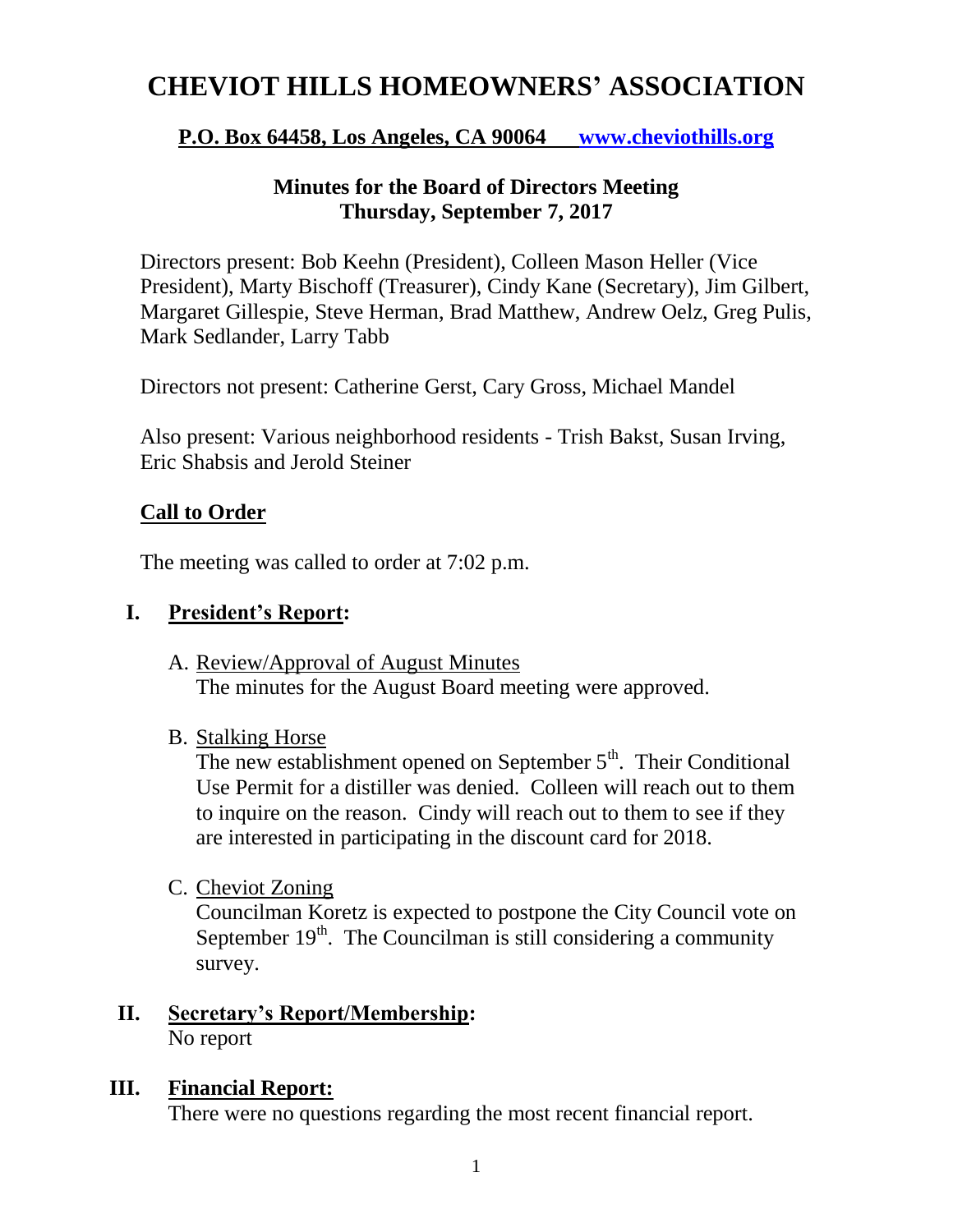## **IV. Old Business**

#### A. Landscaping of Medians Update

The weeds have been cleared out however there are no plantings. Some of the medians are not getting any water. Jim will reach out to the city about and replanting and maintenance. There was discussion about an approved contractor for the Expo line however these maintenance contracts are through different agencies (MTA vs Central City Transportation Management Plan).

#### B. Bylaws Revision:

Andrew will send out a current draft to the board so it can be discussed at the October board meeting. Andrew stated that the bylaws should be reviewed by an attorney to ensure they comply with state laws. Trish Bakst stated that she reviews Bylaws and CC&Rs. Cheviot currently has 37% of homes that are considered "rentals". Rentals were built into the edits. A discussion ensued about nearby HOAs that possibly include renters in their bylaws. Andrew will invite Glen Friedman to our October meeting to discuss the current edits.

## C. Neighborhood Watch

No one has stepped up to oversee this committee. Mike Mandel is a possibility. Perhaps this committee should be considered "general safety" instead of a formalized group like Neighborhood Watch (NW). The NW database is in Gregg Spiegelman's possession. All expenses for the NW were paid for by the HOA. Going forward this committee could be folded into the two general meetings held each year and incorporate some earthquake preparedness.

## D. Film Committee

Bob indicated that he might need some help in getting back to the production companies. Mark Sedlander will take over Andrew's position. Glen Friedman expressed an interest in helping (via Margaret) however Bob said he has a handle on it for the moment.

## E. Cheviot Hills Tree Project

We don't know the current status of the dead tree project. Colleen reached out to Jack in the CD5 office. Jack left a message with Urban Forestry. Colleen plans to follow up with Jack to inquire about issuing permits so as not to miss the fall planting season.